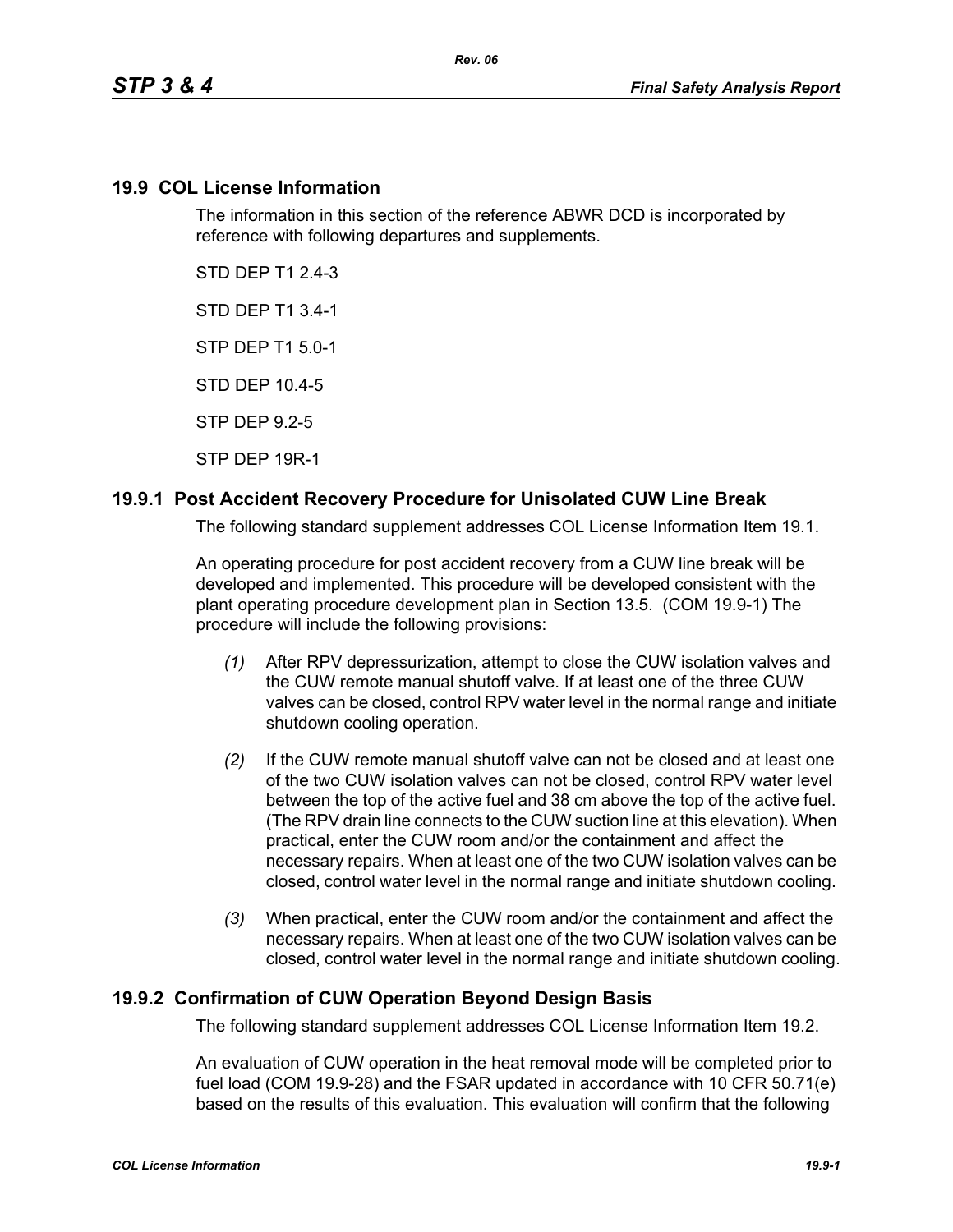areas will remain functional while operating outside their design basis temperature values:

- *(1)* The CUW nonregenerative heat exchanger
- *(2)* The CUW piping downstream of the regenerative heat exchanger
- *(3)* The RCW piping downstream of the nonregenerative heat exchanger
- *(4)* The feedwater piping downstream of CUW injection
- *(5)* Piping supports for the above piping

The emergency operating procedure to operate the CUW in heat exchanger bypass mode will be developed and implemented. This procedure will be developed consistent with the plant operating procedure development plan in Section 13.5. (COM 19.9-2) This procedure will include the following steps:

- *(1)* Terminate RBCCW flow to the RHR heat exchangers.
- *(2)* Bypass the hot water heat exchanger in the RBCCW line.
- *(3)* Bypass the flow control valve which controls RBCCW flow through the NRHX.

#### **19.9.3 Event Specific Procedures for Severe External Flooding**

#### STP DEP T1 5.0-1

*Internal* and external *flooding is addressed in Appendix 19R. The site selection process will take into account the worst case predicted flood. Then grade level and flood control methods (e.g., site grading) will be determined based on this predicted flood level. The grade level floor will be 0.3 meters above this predicted flood level. Therefore, external flooding should not be a major concern for the ABWR. To further reduce the susceptibility of external floods, plant and site specific procedures will be developed by the COL applicant for severe external flooding using the following guidelines:* 

*(1) Check that the door between the turbine building and service buildings is closed.*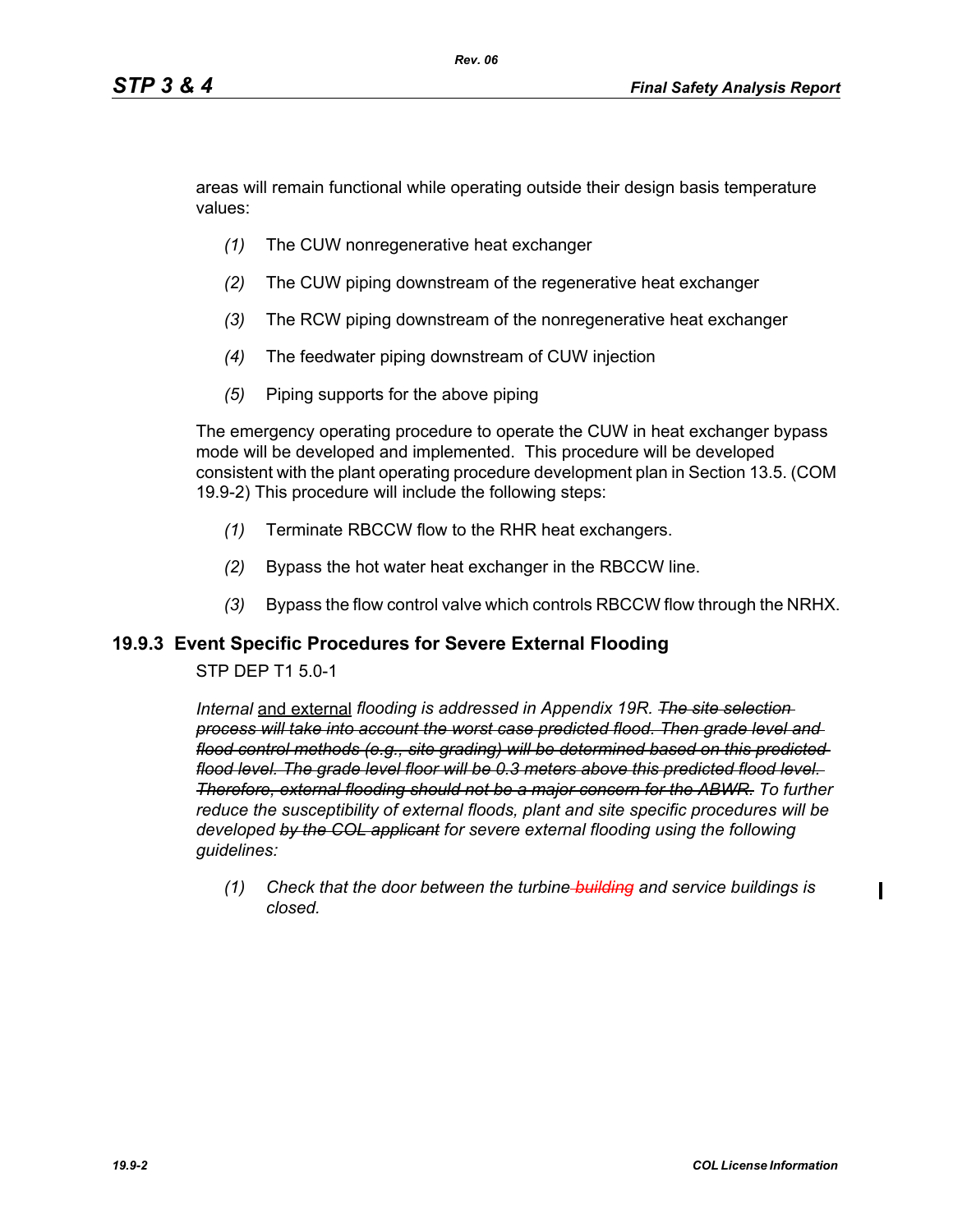- *(2) Sandbag*As an additional protection, consider placing sandbags at *the external doors* above the design flood level *to the*
	- *(a) Reactor building,*
	- *(b) Control building,*
	- *(c) Service building,*
	- *(d) Pump house at the ultimate heat sink,*
	- *(d) (e) Diesel generator fuel oil transfer pits, and*
	- *(e) (f) Radwaste building.*
- *(3) Close and dog*Check that *all external water tight doors in the reactor and control buildings* are closed and dogged*.*
- *(4) Shut the plant down.*
- *(5) Use power from the diesel generators or CTG if offsite power is lost.*

*Underground passages between buildings would not be affected because they are required to be watertight.*

The following site-specific supplement addresses departure STP DEP T1 5.0-1.

The operating procedure for severe external flooding will be developed and implemented. This procedure will be developed consistent with the plant operating procedure development plan in Section 13.5. (COM 19.9-3) The procedure will include the above guidelines and the following:

- *(1)* Procedures and training will be developed to ensure that observation of the main cooling reservoir is conducted such that main control room personnel will be alerted on indications of a main cooling reservoir breach. These procedures will also direct that the all watertight doors will be verified closed immediately on receipt of such notification.
- *(2)* The site layout will be such that unobstructed views of the area between the main cooling reservoir and Uunits 3&4 are available to the personnel assigned responsibility to alert the main control room staff of a potential main cooling reservoir breach. If necessary, lighting will be provided to ensure such views at night.
- *(3)* Procedures will be developed to ensure that flood barriers and external watertight doors are verified closed on notification of Colorado River dam failures upstream of the site or upon notification of severe storms with a potential for significant rainfall.

ı

I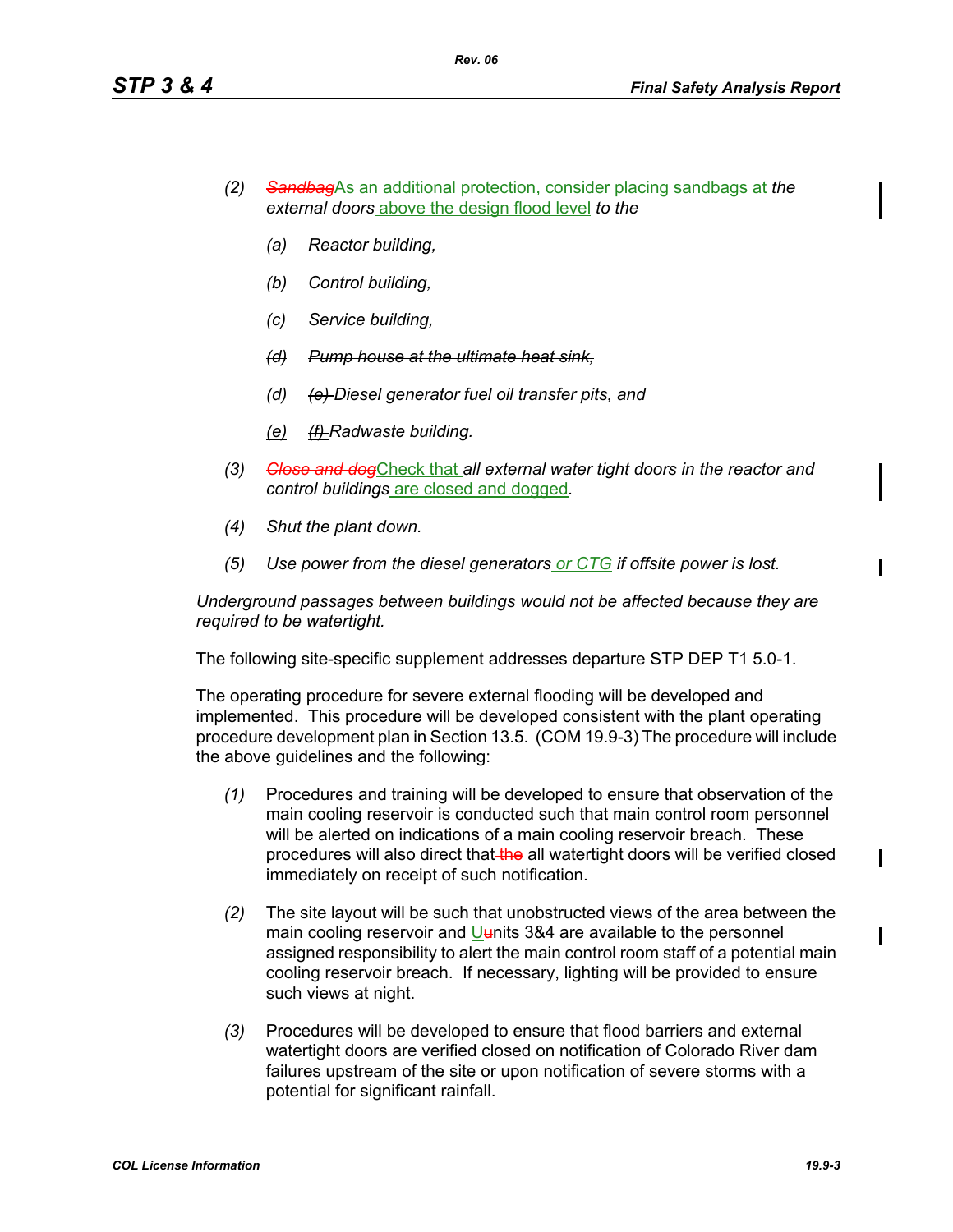*(4)* Frequent, periodic inspections of the main cooling reservoir will be performed to detect any indications of potential main cooling reservoir failure.

# **19.9.4 Confirmation of Seismic Capacities Beyond the Plant Design Basis**

The following standard supplement addresses COL License Information Item 19.4.

The High-Confidence Low Probability of Failure (HCLPF) values for site-specific SSCs (UHS/Pump House/Cooling Tower structure, RSW Piping Tunnel, Diesel Generator Oil Storage Vault and Cooling Tower fans) whose failure may affect the plant response to seismic events and which are not included in the analyses described in Appendix 19H have been established, see Table 19H-1a.

In accordance with the DC/COL-ISG-20 (Interim Staff Guidance on Implementation of a Probabilistic Risk Assessment-Based Seismic Margin Analysis for New Reactors), HCLPF values were determined using the Conservative Deterministic Failure Margin (CDFM) approach used for seismic margin studies.

The CDFM approach is summarized in the EPRI NP-6041-SL report (A methodology for Assessment of Nuclear Power Plant Seismic Margin, Revision 1, August 1991). The approach taken for deriving the HCLPF values is consistent with the methods described in EPRI NP-6041-SL.

The requirement specified in ISG-20 that the HCLPF value be equal to or greater than 1.67 times the site-specific Ground Motion Response Spectrum (GMRS) Peak Ground Acceleration (PGA=.098g, see Table 2.5S.2-21) is met for all the listed site-specific SSCs.

The following additional actions will be taken (COM 19.9-4) and the FSAR updated in accordance with 10 CFR 50.71(e) based upon the results of these analyses:

- *(1)* The High-Confidence Low Probability of Failure (HCLPF) values for the important plant-specific/as-built components corresponding to the generic components defined in Subsection 19H.4.3 shall be determined. The values will be compared to the assumed HCLPF values given in Tables 19H-1 or 19I-1. This will be completed prior to fuel load.
- *(2)* HCLPF values for site-specific SSCs (UHS/Pump House structure, Cooling Tower, and RSW Piping Tunnel, and Diesel Generator Oil Storage Vault) whose failure may affect the plant response to seismic events and which are not included in the analyses described in Appendix 19H will be established. This will be completed by September 2010 and included in the COLA at the next scheduled update to incorporate these HCLPF values into Appendix 19H.
- *(2)* [3] The investigation for the potential for seismic induced soil failure at 1.67 times the site-specific SSEPGA of the GMRS will be completed prior to fuel load.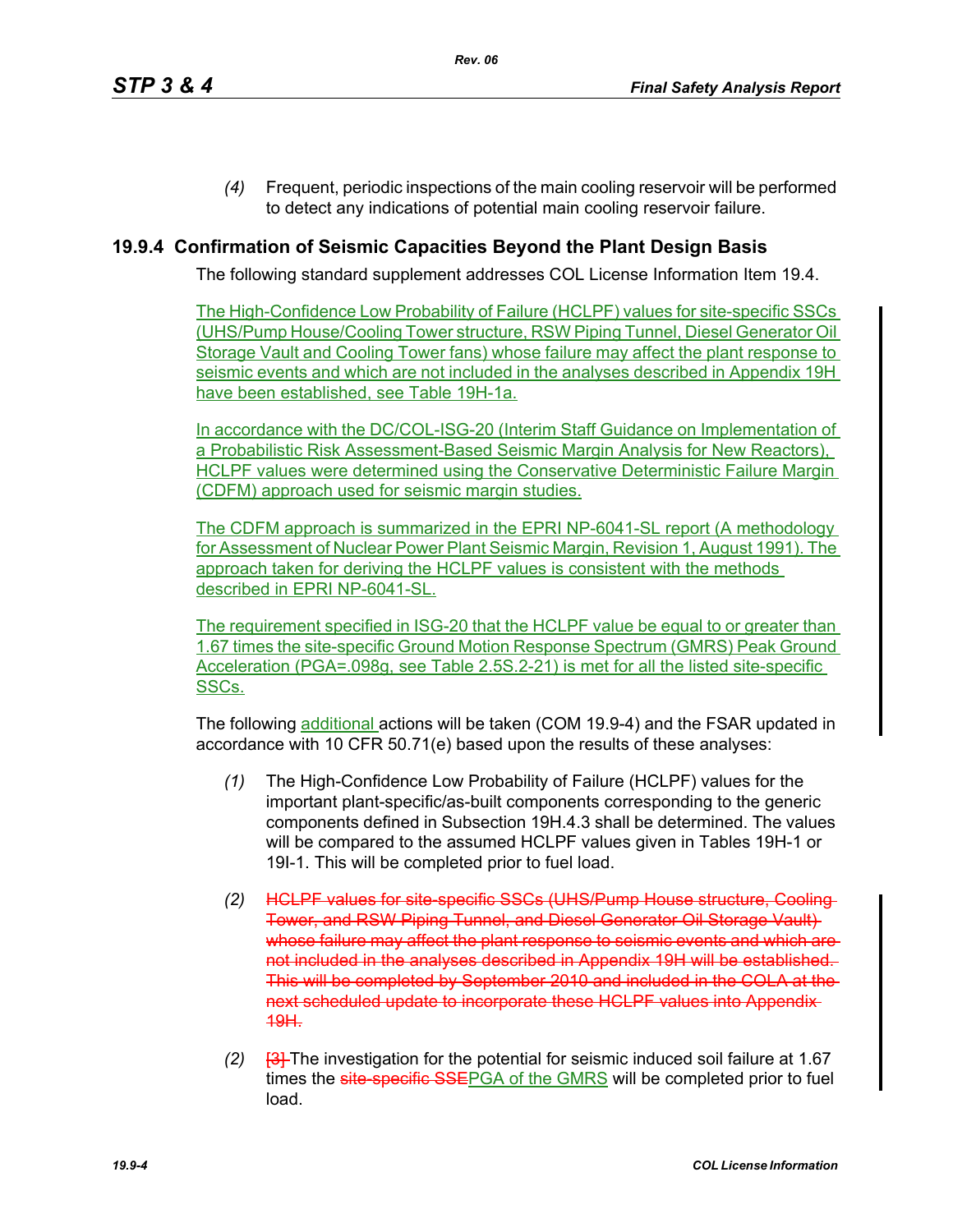$\blacksquare$ 

- *(3)* [4] The system model (seismic accident sequences) developed in the DCD will be updated to incorporate capacity reductions due to site-specific effects (soil liquefaction) and site-specific SSCs (Ultimate Heat Sink (UHS), including Reactor Service Water (RSW) Pumphouse, Cooling Tower, RSW Piping Tunnel, and Diesel Generator Oil Storage Vault). Then, it will be determined whether site-specific soil failures control the seismic HCLPF capacities of SSCs associated with the seismic accident sequences. Based on the result of the update, the sequence- and plant-level seismic HCLPF capacity will be determined. This activity will be completed prior to the fuel load.
- *(4)* [5] The remainder of the actions specified in Appendix 19H.5 will be completed prior to fuel load.

# **19.9.5 Plant Walkdowns**

The following standard supplement addresses COL License Information Item 19.5.

Procedures for plant walkdowns to identify seismic, fire, and internal flooding vulnerabilities will be developed and implemented. These procedures will be developed consistent with the plant operating procedure development plan in Section 13.5. (COM 19.9-5)

# **19.9.6 Confirmation of Loss of AC Power Event**

The following site-specific supplement addresses COL License Information Item 19.6.

The site-specific frequency estimate for the loss of AC power event (Subsection 19D.3.1.2.4) is complete. The assessment addressed site-specific parameters such as specific causes (e.g., a severe storm) of the loss of power, and their impact on a timely recovery of AC power using data from NUREG/CR-6890 for the Electric Reliability Council of Texas (ERCOT). This evaluation verified that the overall risk impact of grid events at STP is bounded by the original Subsection 19D analysis.

# **19.9.7 Procedures and Training for Use of AC-Independent Water Addition**

The following standard supplement addresses COL License Information Item 19.7.

Operating procedures and training for AC-Independent Water Addition will be developed and implemented. These procedures will be developed consistent with the plant operating procedure development plan in Section 13.5. Training on these procedures will be developed and implemented as described in Section 13.2.The procedures will identify system valve actuations, which provide ACIWA via the RHR System as a water source to the RPV or Containment. (COM 19.9-6) The procedures will address operation of the ACIWA for vessel injection or drywell spray operation. Operation of the ACIWA System in the vessel injection mode requires valves F005, F101, and F102 to be opened and valve F592 to be closed. Reactor depressurization to below ACIWA System operating pressure is required prior to ACIWA operation in the vessel injection mode. Operation of the ACIWA in the drywell spray mode requires valves F017, F018, F101, and F102 to be opened and valve F592 to be closed. These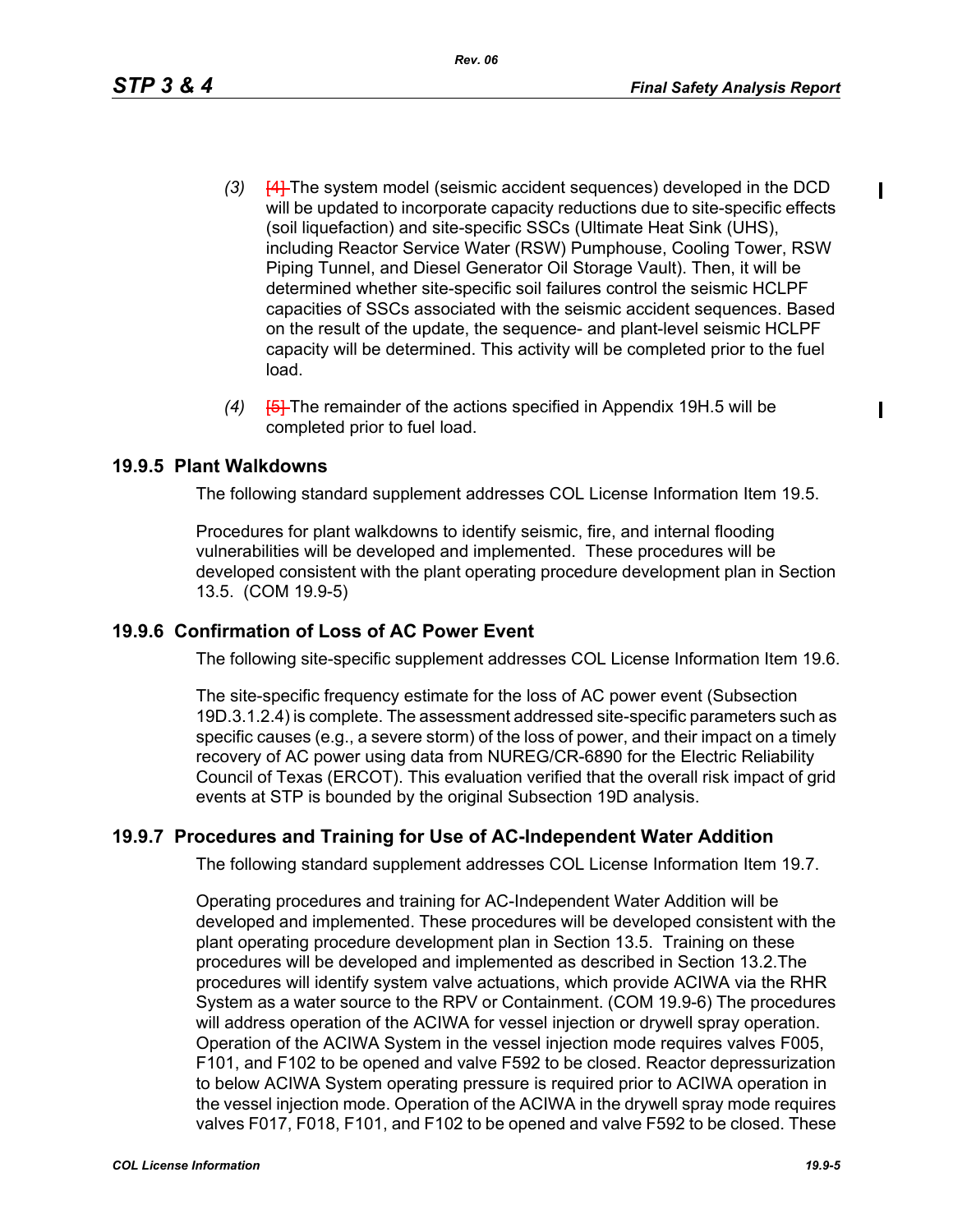valves are shown on Figure 5.4-10. The diesel fire pump will start automatically when the ACIWA is properly aligned for vessel injection or drywell spray. If the normal firewater system water supply is unavailable, the alternate water supply can be made available by opening the manual valve between the diesel driven fire pump and the alternate water supply. This valve is shown in Figure 9.5-4. If it is necessary to use a fire truck for vessel injection or drywell spray, valve F103 must be opened in addition to operation of the valves discussed above for ACIWA operation. The valve for operation of the ACIWA using the fire truck is also shown on Figure 5.4-10. All of the valves required for ACIWA operation are manually operable.

STP 3 & 4 will make dose rate calculations for the specific configuration being constructed. These calculations will include the specific piping layout, shielding considerations, the potential for systems within the room to have recently been operated and thus contain radioactive coolant, and any other factors that significantly affect the dose rates. These dose rate calculations will be considered in the development of the specific plant procedures for ACIWA operation.

#### **19.9.8 Actions to Avoid Common-Cause Failures in the Essential** *Multiplexing System (EMUX)* **Communications Function (ECF) and Other Common Cause Failures**

STD DEP T1 3.4-1

*To reduce the potential for significant EMUX* ECF *common cause failures, (Subsection 19N.4.12), the COL applicant will take the following actions:*

- *(1) To eliminate remote multiplexing unit (RMU)* interface function (RIF) *miscalibration as a credible source of EMUX* ECF *common cause failure, administrative procedures will be established to perform cross-channel checking of RMU* RIF *outputs at the main control room safety system logic and control instrumentation, as a final check point of RMU* RIF *calibration work.*
- *(2)* To prevent any unidentified *EMUX* ECF faults/failure modes (e.g., an undetected software fault) from propagating to other *EMUX* ECF divisions, the plant operating procedures will include the appropriate detailed procedures necessary to assure that the ABWR plant operations are maintained in compliance with the governing Technical Specifications during the periods of divisional *EMUX* ECF failure. This will assure that such unidentified faults are effectively eliminated as a credible source of *EMUX* ECF common cause failure. These procedures will also include the appropriate symptom-based operator actions to assure that adequate core cooling is maintained in the hypothetical event of an entire *EMUX* ECF system failure.
- *(3)* To eliminate maintenance/test errors as a credible source of *EMUX* ECF common cause failure, administrative procedures will be established which will not permit the same technician to work on multiple divisions of the *EMUX* ECF. As noted in Subsection 19D.7, a maintenance procedure must be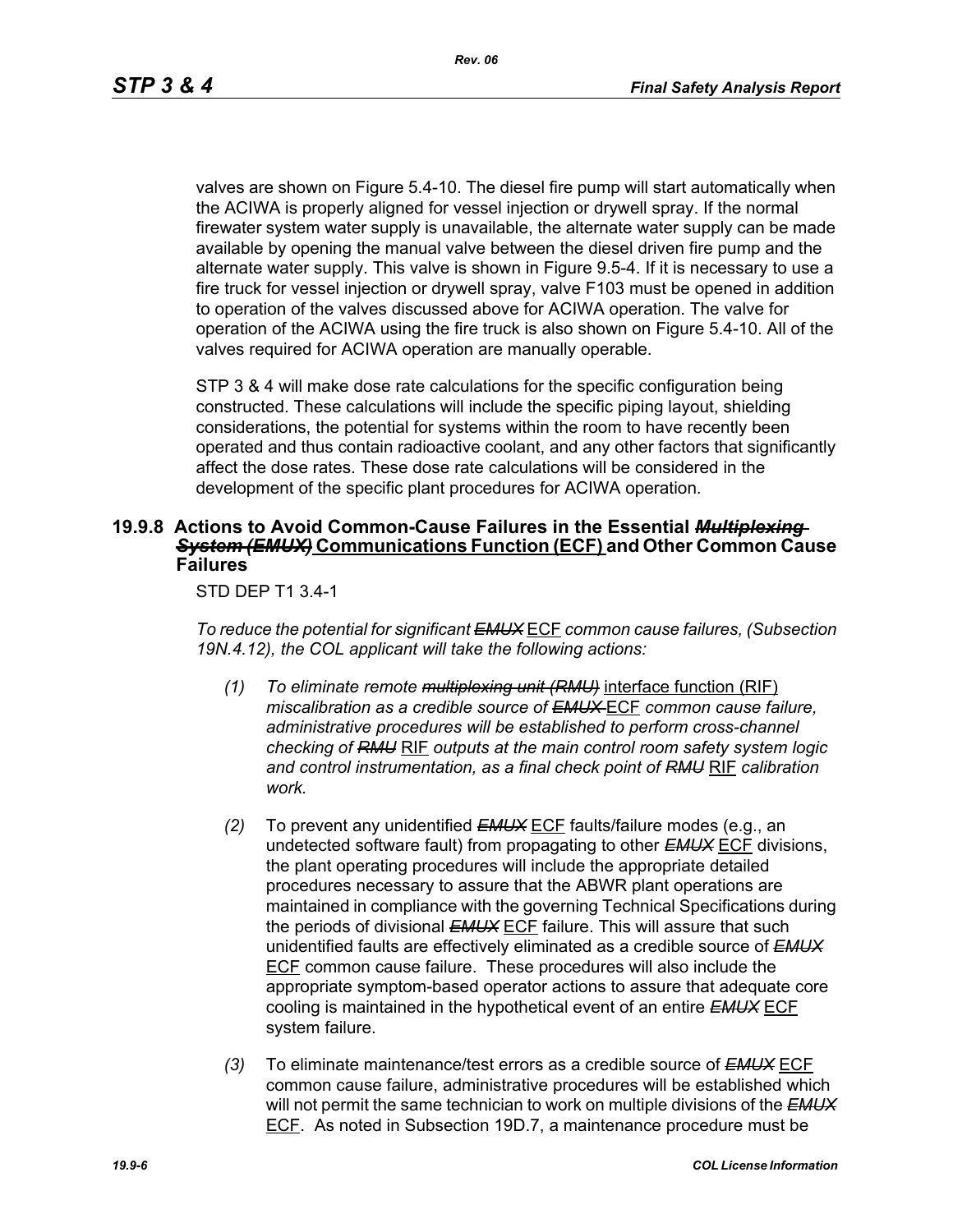established so that if a sensor is found out of tolerance, before it is recalibrated, the calibration instrument is first checked. In addition, the same technician will not be allowed to calibrate sensors in different divisions.

The following standard supplement addresses COL License Information Item 19.8.

Test, maintenance, surveillance and administrative procedures will be developed and implemented. These procedures will be developed consistent with the plant operating procedure development plan in Section 13.5 to ensure credible common mode failures cannot occur. (COM 19.9-7) These procedures shall include the above actions 1 through 3.

### **19.9.9 Actions to Mitigate Station Blackout Events**

The following standard supplement addresses COL License Information Item 19.9.

The analyses and procedures to confirm the assumptions modeled in PRA will be developed and implemented. The procedures will be developed consistent with the plant operating procedure development plan in Section 13.5. The PRA will be updated in accordance with 10 CFR 50.71(h)(1). (COM 19.9-8) The following actions will be performed to confirm these assumptions:

- *(1)* Confirm that the minimum condensate storage tank volume is 570 cubic meters.
- *(2)* Develop battery loading profiles to define appropriate load shedding during station blackout to ensure that the RCIC System can be operated for approximately 8 hours (See Subsection 8.3.2.1.3.1). (COM 5.4-1)
- *(3)* Perform analyses to confirm that RCIC room temperature will not exceed equipment design temperature without room cooling for at least 8 hours. (COM 5.4-2)
- *(4)* Perform analyses to confirm that control room temperature will not exceed equipment design temperature for at least 8 hours without room cooling.
- *(5)* Develop procedures for the emergency replenishment of gas supply for safety-related, pneumatically operated components. A discussion of the types of actions which could be taken is in Subsection 19E.2.1.2.2.2(2)(b).
- *(6)* Develop procedures to provide backup DC power to ADS valves to keep the valves open as long as possible to keep the reactor vessel depressurized if such action was necessary during a Station Blackout. See the discussion in Subsection 19E.2.1.2.2.2(a).

The detailed procedures that supplement the Emergency Procedure Guidelines will include the manual valve operation that is noted in Subsection 19.7.3(3a).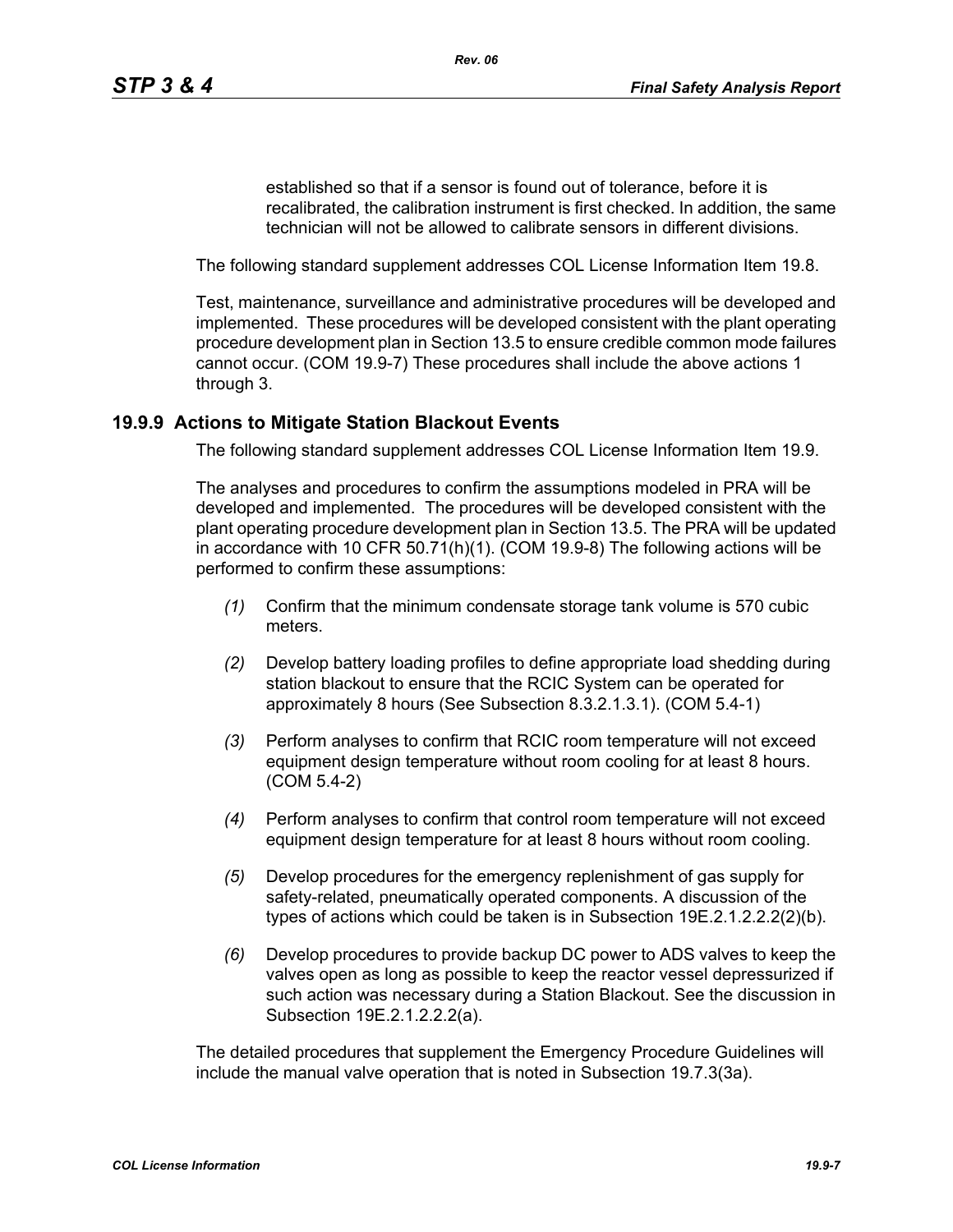# **19.9.10 Actions to Reduce Risk of Internal Flooding**

STP DEP 19R-1

*(8) Ensure that the design of the RSW System includes anti-siphon capability on both the supply and return lines to the UHS.*

The following site-specific supplement addresses COL License Information Item 19.10.

Training, design, site-specific PRA based analysis, and procedures to reduce risk of internal flooding in the turbine, control, and reactor buildings, and the RSW pump house will be developed and implemented. The procedures will be developed consistent with the plant operating procedure development plan in Section 13.5. The site specific PRA will be updated in accordance with 10 CFR 50.71(h)(1). Training on these procedures will be developed and implemented as described in Section 13.2. (COM 19.9-9) These will include the following:

- *(1)* Training on isolation of potential flooding sources.
- *(2)* Maintenance of pump trip and valve isolation capability of potential unlimited flood sources will be controlled to assure that flood mitigation capability exists at all times. If pump trip and valve isolation capability is unavailable, procedures to monitor applicable piping lines for leakage must be implemented and replacement/repair of failed components must be completed as soon as possible or other mitigative features must be implemented.
- *(3)* Sizing of floor drains must be adequate to accommodate all potential flood rates. In sizing the floor drains, the following considerations must be addressed:
	- *(a)* The maximum volume and flow rate of potential flood sources on each floor must be calculated based on ANSI/ANS 58.2, "Design Basis For Protection Of Light Water Nuclear Power Plants Against The Effects Of Postulated Pipe Rupture."
	- *(b)* The floor drain sizing must be able to drain the highest flow rate in that area without allowing flood buildup to reach installed equipment in another area containing equipment from a different train or division (i.e. less than 200mm).
	- *(c)* The size and number of floor drains will account for the probability of some drains becoming clogged with debris.
- *(4)* Procedures for maintenance of watertight integrity of buildings and rooms especially during shutdown conditions.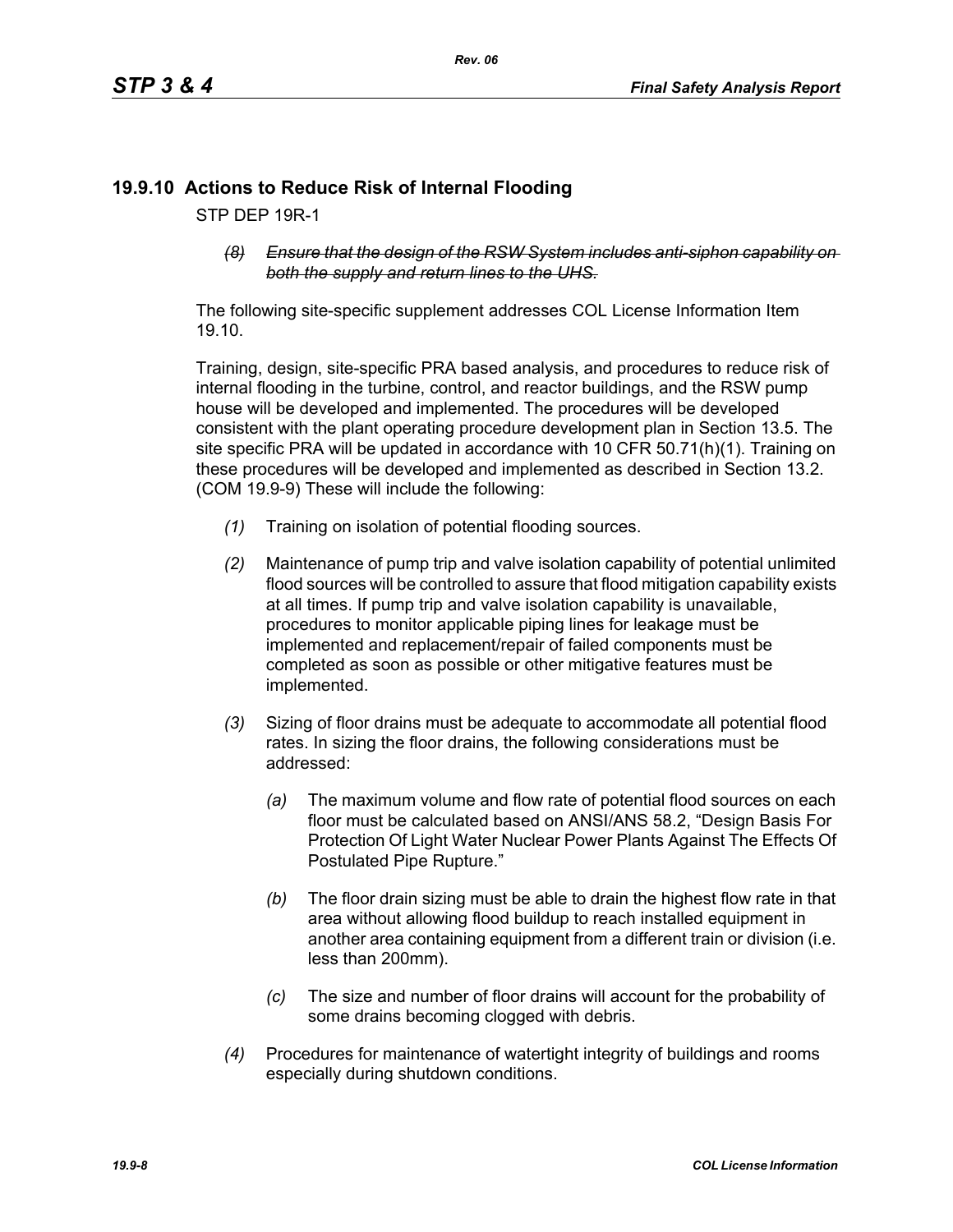- *(5)* Procedure to ensure that if flooding occurs in an ECCS divisional room that the watertight door to the affected room will not be opened until watertight integrity of the remaining ECCS rooms is assured.
- *(6)* Complete a site-specific PRA-based analysis for potential flood sources, the potential for flooding in the UHS pump house, and required mitigation features.
- *(7)* Procedure to open doors or hatches to divert water from safety-related equipment following postulated floods.
- *(8)* Ensure that seals on radwaste tunnels between buildings are adequate to prevent interbuilding flooding.
- *(9)* Ensure that the RSW pump house is designed to prevent interdivisional flooding and water in excess of 4000 meters of RSW piping cannot gravity drain to the control building.
- (10) Ensure that the redundant RSW supply side isolation valves shut on receipt of a high-high level indication in the RCW heat exchanger room.

#### **19.9.11 Actions to Avoid Loss of Decay Heat Removal and Minimize Shutdown Risk**

The following standard supplement addresses COL License Information Item 19.11.

Operating procedures to avoid loss of decay heat removal during shutdown condition will be developed and implemented. The procedures will be developed consistent with the plant operating procedure development plan in Section 13.5. (COM 19.9-10) Procedures will include the following:

- *(1)* Recovery of failed operating RHR System.
- *(2)* Rapid implementation of standby RHR Systems if the initially operating RHR system cannot be restored.
- *(3)* Ensuring that instrumentation associated with the following functions is kept available if the system is not in maintenance:
	- –RPV isolation valves,

–ADS,

–HPCF,

–LPFL,

–RPV water level, pressure, and temperature,

–RHR System alarms,

–EDG,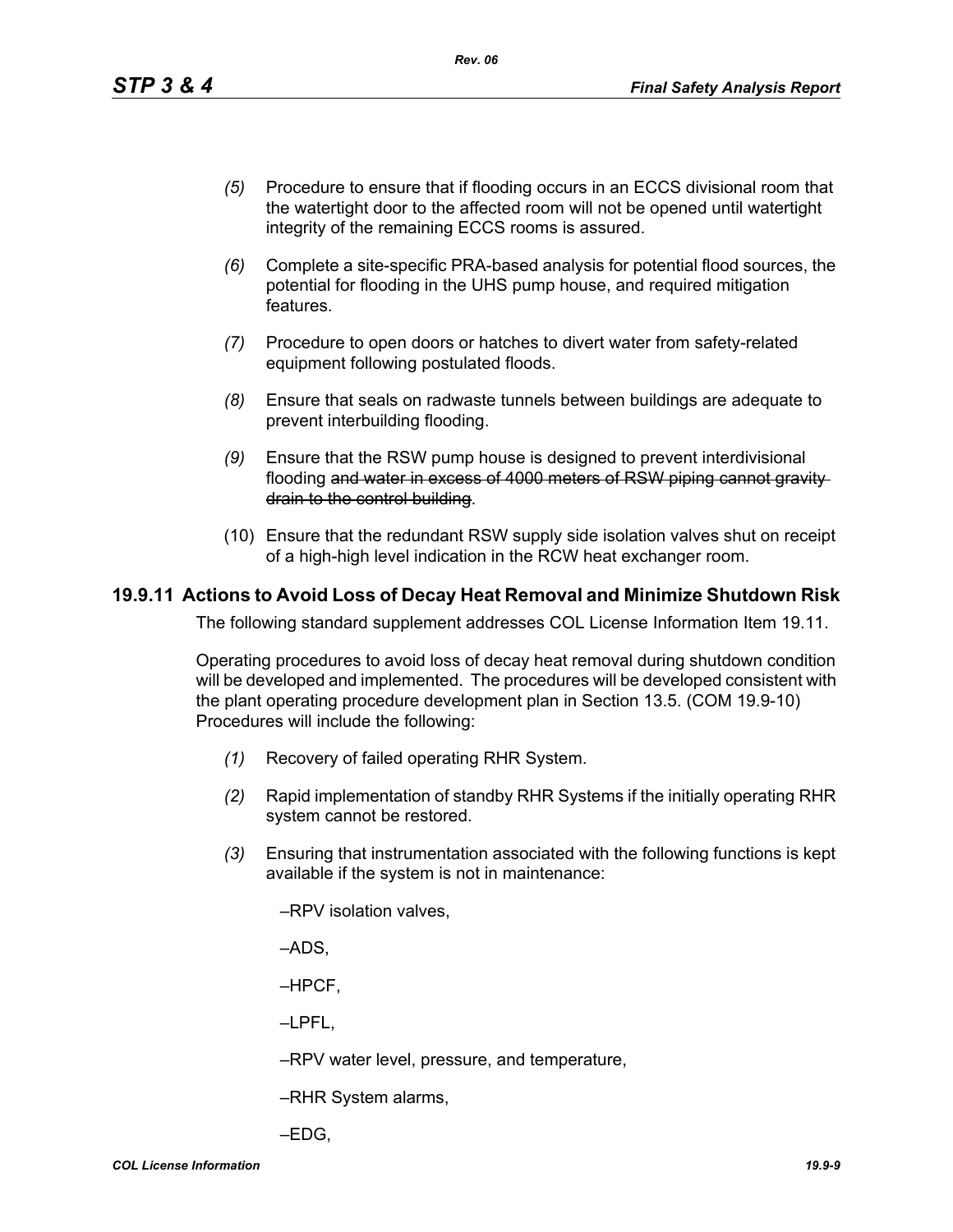–Refueling interlock,

–Flood detection and valve/pump trip circuits.

*Rev. 06*

- *(4)* Use of alternate means of decay heat removal using non-safety grade equipment such as reactor water cleanup, fuel pool cooling, or the main condenser.
- *(5)* Use of alternate means for inventory control using non-safety grade equipment such as AC-independent water addition, CRD pump (i.e., increasing CRD flow), and main feedwater and condensate.
- *(6)* Recovery from loss of offsite power.
- *(7)* Boiling as a means of decay heat removal in Mode 5 with the RPV head removed including available makeup sources.
- *(8)* Conducting suppression pool maintenance, especially as it relates to reduced availability of ECCS suction sources.
- *(9)* Fire/flood watches during periods of degraded safety division physical integrity.
- *(10)* Ensuring that at least one division of safety equipment is not in maintenance and its physical barriers are intact at all times.
- *(11)* Fire fighting during shutdown.
- *(12)* Use of remote shutdown panel while the plant is shutdown.

To reduce other risks during shutdown, procedures will include the following:

- *(1)* Firefighting with part of the fire protection system in maintenance,
- *(2)* Outage planning using guidance from NUMARC-91-06,
- *(3)* Use of freeze seals and RIP and CRD replacement.
- *(4)* Verification of correct fuel loading during refueling.
- *(5)* Maintenance of secondary containment during Modes 3 and 4, when necessary.

# **19.9.12 Procedures for Operation of RCIC from Outside the Control Room** STD DEP T1 2.4-3

*In the PRA fire analysis (Subsection 19M.6.2), credit is taken for operation of RCIC from outside the control room. The COL applicant will develop procedures and conduct training for such RCIC operation.*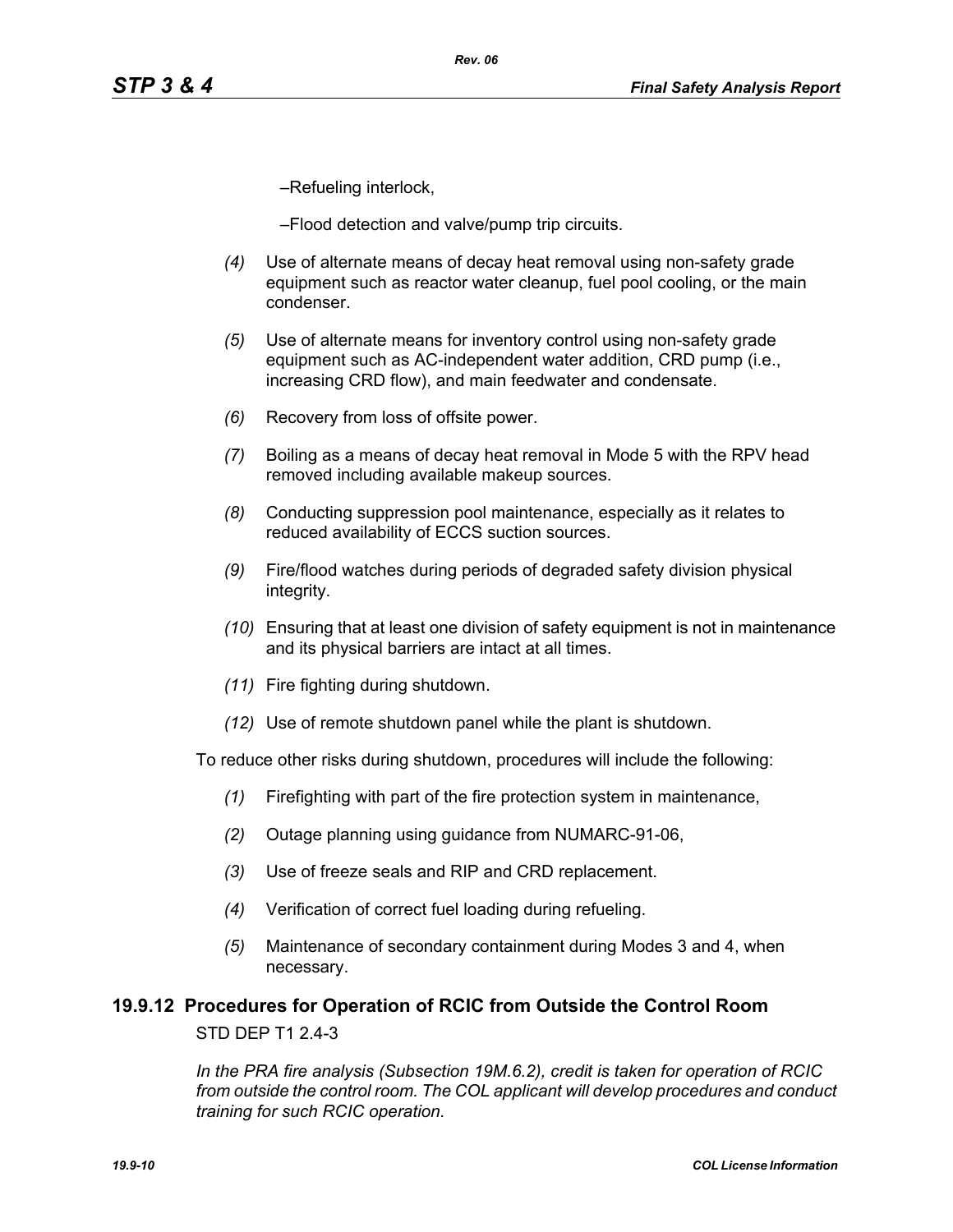*The procedure should be developed along the following lines:*

- *(1) Station operation personnel and provide communication at areas for manual operation of the RCIC suction valves (CST suction and suppression pool suction), RCIC turbine trip and throttle valve, RCIC turbine steam admission valve, outboard steam isolation valve, RPV injection valve, turbine speed control panel, and the Remote Shutdown Panel.*
- *(2) If the RCIC steam isolation valves are closed, open these valves from their MCCs. If necessary, disconnect power to the outboard steamline isolation valve and open it using the valve's manual handwheel.* Manually open the RPV Injection Valve at the local motor control center or by the hand-wheel at the valve if the electrical power is not available.
- *(3) Disconnect or de-energize all control signals to and from the turbine.* Manually close the drain valves from the steam supply to RCIC turbine and turbine drains to the drain tank.
- *(4) Close the turbine trip and throttle valve.* Manually open the turbine steam supply valve at the motor control center or by the hand-wheel at the valve if the electrical power is not available.
- *(5) Disconnect power to the motor-operated suction valve (CST or suppression pool, as required), steam admission valve, and manually open these valves using their handwheels.* If power supply is available, manually start the RCIC room air-handling unit from the motor control center.
- *(6) Use a portable speed sensing instrument to monitor turbine speed.* Start RHR A or B Loop in Suppression Pool Cooling mode from the Remote Shutdown Panel.
- *(7) Manually manipulate the trip and throttle valve and manually open the RPV injection valve using their handwheels. Control injection flow by manipulating the trip and throttle valve and operate the turbine below the overspeed trip value. If the turbine trips on overspeed, reset the trip and throttle valve, and manipulate this valve to operate the turbine.* Monitor RCIC operation at the Remote Shutdown Panel.
- *(8) Monitor RPV water level at the Remote Shutdown System. Maintain RPV water level between Level 3 (low level) and Level 8 (high level).* Manually switch the pump suction valve from CST to the Suppression Pool when CST water level drops below the low level setpoint.
- *(9)* Control reactor water level by switching RCIC into partial flow ON/OFF at the local control panel.
- *(10)* Monitor RPV water level at the Remote Shutdown System. Maintain RPV water level between Level 3 (low level) and Level 8 (high level).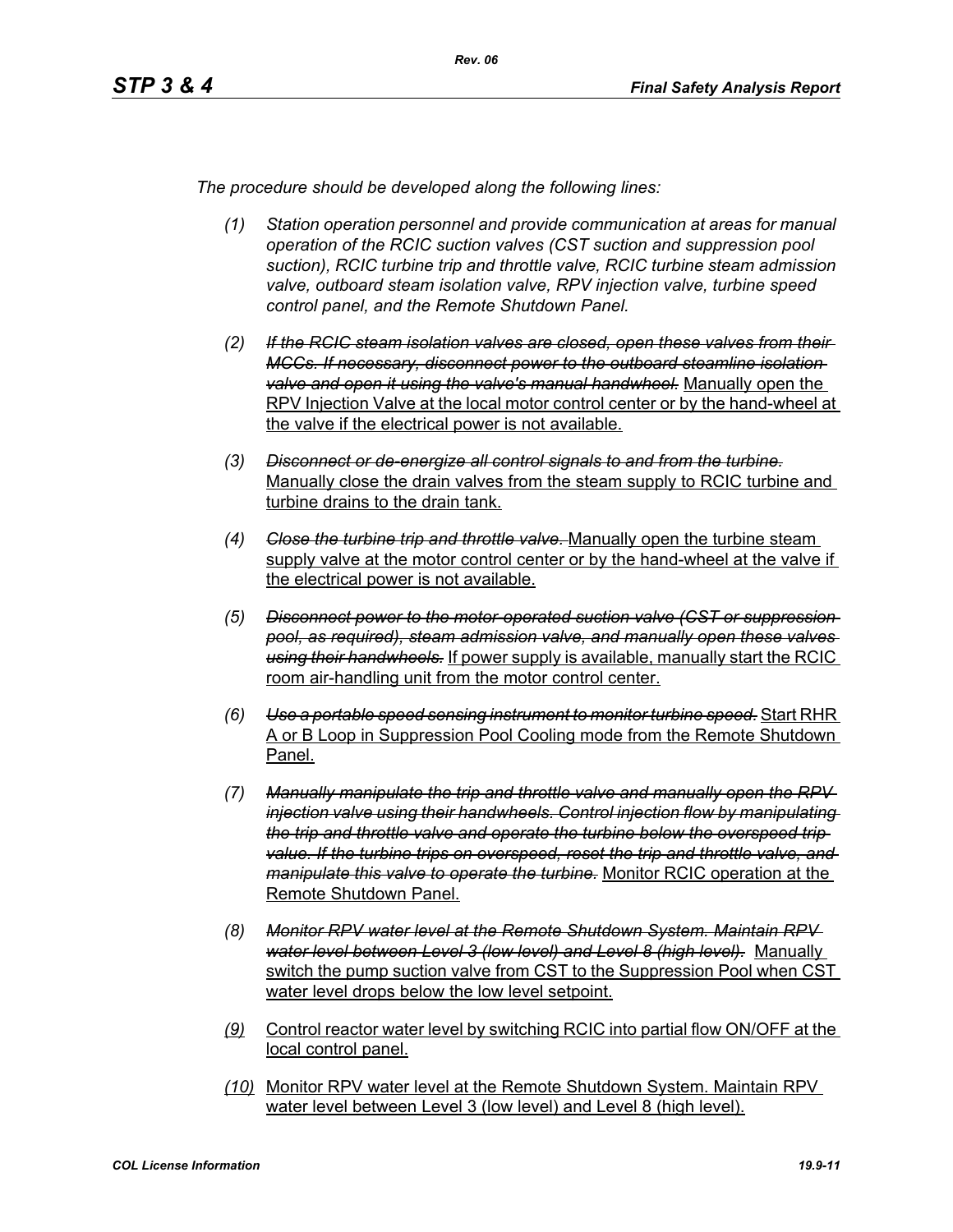The following standard supplement addresses COL License Information Item 19.12.

The operating procedures for the operation of RCIC from outside the control room will be developed and implemented. The procedures will be developed consistent with the plant operating procedure development plan in Section 13.5. Training on these procedures will be developed and implemented as described in Section 13.2. (COM 19.9-11) The procedures will include the 10 provisions listed above.

# **19.9.13 ECCS Test and Surveillance Intervals**

The following standard supplement addresses COL License Information Item 19.13.

A plan and procedures to identify departures of the test and surveillance intervals assumed in Tables 19D.6-1 through 19D.6-12 will be developed and implemented. The procedures will be developed consistent with the plant operating procedure development plan in Section 13.5. (COM.19.9-12)

## **19.9.14 Accident Management**

The following standard supplement addresses COL License Information Item 19.14.

The important operator actions will be included in the operating procedures that will be developed and implemented. The procedures will be developed consistent with the plant operating procedure development plan in Section 13.5. Training on these procedures will be developed and implemented as described in Section 13.2. (COM 19.9-13) These procedures will include the following:

- *(1)* Directions and guidance for operation of the Containment Overpressure System (COPS) shutoff valves should be developed. Appropriate care will be taken in the development of these procedures to ensure that the recovery of containment heat removal or containment sprays do not induce late containment structural failure. If a suppression pool water level of at least one meter above the top of the top horizontal connecting vent can be maintained following COPS operation, the Licensee may leave the shutoff valves open until after recovery of Containment Heat Removal since the fission product release will be dominated by the initial noble gas release. In addition, the procedure for closure of the shutoff valves will include steps for the reintroduction of nitrogen into the containment. In developing accident mitigation strategies, the licensee will examine the potential benefits of drywell spray operation if the containment fails in the drywell.
- *(2)* For human actions that are taken that rely on instrumentation that may be operating outside of the qualification range, the expected performance of the instrumentation will be determined and additional guidance provided to the operator if needed.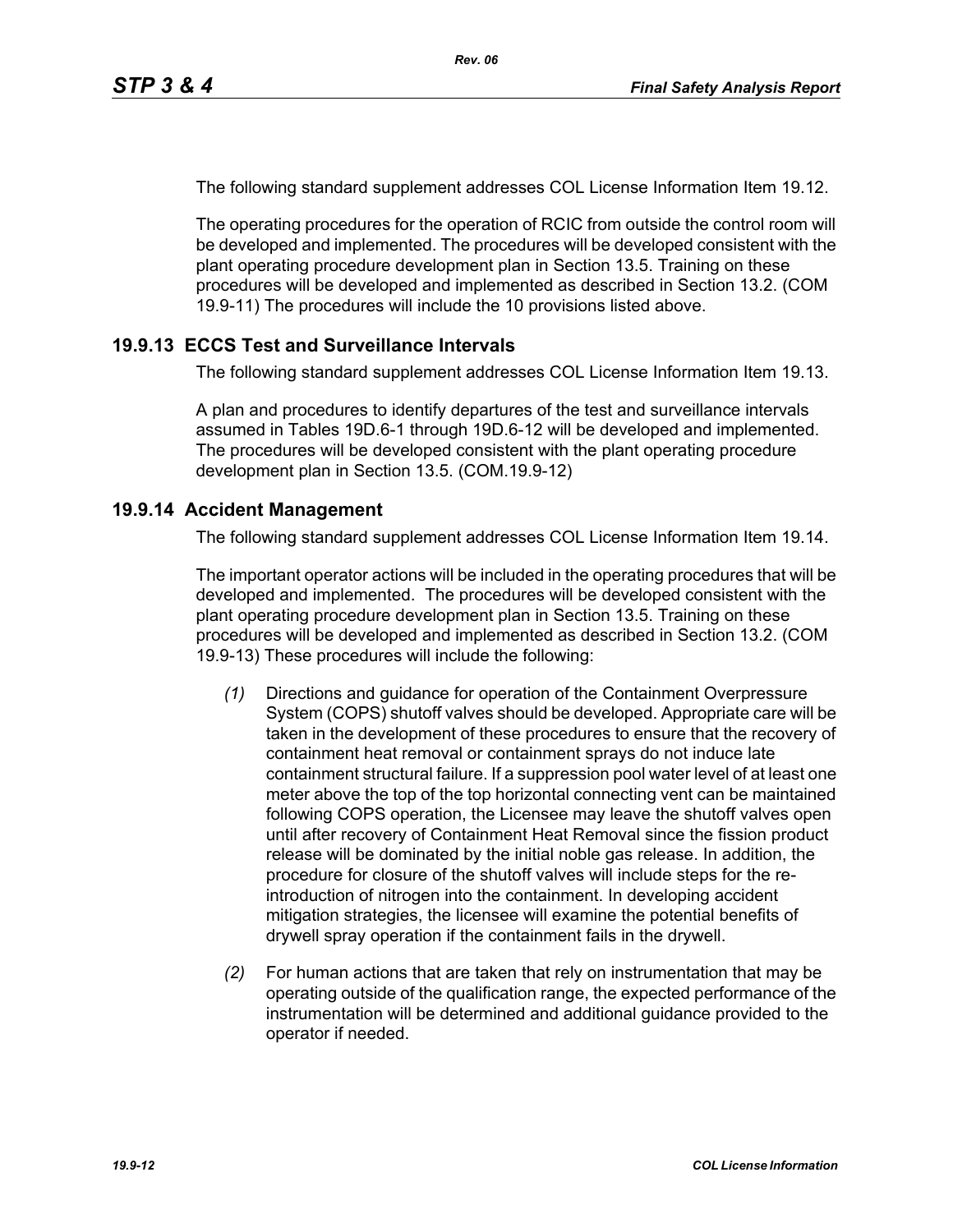*(3)* Accident management strategies will consider the potential for recriticality during the recovery. A possible strategy could be a caution for the operators and/or technical support staff to monitor the power level (perhaps indirectly via the rate of containment pressurization) and enter ATWS procedures as necessary.

The following supplement addresses the lower drywell flooder (LDF) operation in the event of a severe accident scenario that involves a core melt and vessel failure.

Strategies for primary containment flooding in the emergency procedure guidelines will incorporate generic industry guidance as necessary and use existing site specific design features to the extent possible to provide indication of and address flooding in the lower drywell when the lower drywell flooder (1) does not operate, (2) does not operate as designed, (3) prematurely operates resulting in an inadvertent pool of water in the lower drywell, and (4) operates as designed during a severe accident scenario that involves a core melt and vessel failure. The procedures will be developed consistent with the plant operating procedure development plan in Section 13.5, and training on the procedures will be developed and implemented as described in Section 13.2. (COM 19.9-30)

#### **19.9.15 Manual Operation of MOVs**

The following standard supplement addresses COL License Information Item 19.15.

A procedure to operate motor operated valves manually will be developed and implemented. The procedure will be developed consistent with the plant operating procedure development plan in Section 13.5. (COM 19.9-14)

#### **19.9.16 High Pressure Core Flooder Discharge Valve**

The following standard supplement addresses COL License Information Item 19.16.

A procedure to verify that the HPCF discharge valve is in the locked-open position will be developed and implemented. The procedure will be developed consistent with the plant operating procedure development plan in Section 13.5. (COM 19.9-15)

#### **19.9.17 Capability of Containment Isolation Valves**

The following standard supplement addresses COL License Information Item 19.17.

Containment isolation valves are qualified by testing and analysis and by satisfying the stress and deformation criteria at the critical locations within valves. Operability is assured by meeting the requirements of the programs defined in Subsection 3.9.3.2, Pump and Valve Operability Assurance, and Subsection 3.9.6, Testing of Pumps and Valves, as supplemented in RAI 03.09.06-1, and Sections 3.10 and 3.11.

For containment isolation valves, the ASME Code Certified Stress Report will demonstrate that the stresses of containment isolation valves, when subjected to the severe accident loadings of 0.77 MPa internal pressure and 260 °C (500 °F) in combination with dead loads, do not exceed ASME Section III Service Level C limits.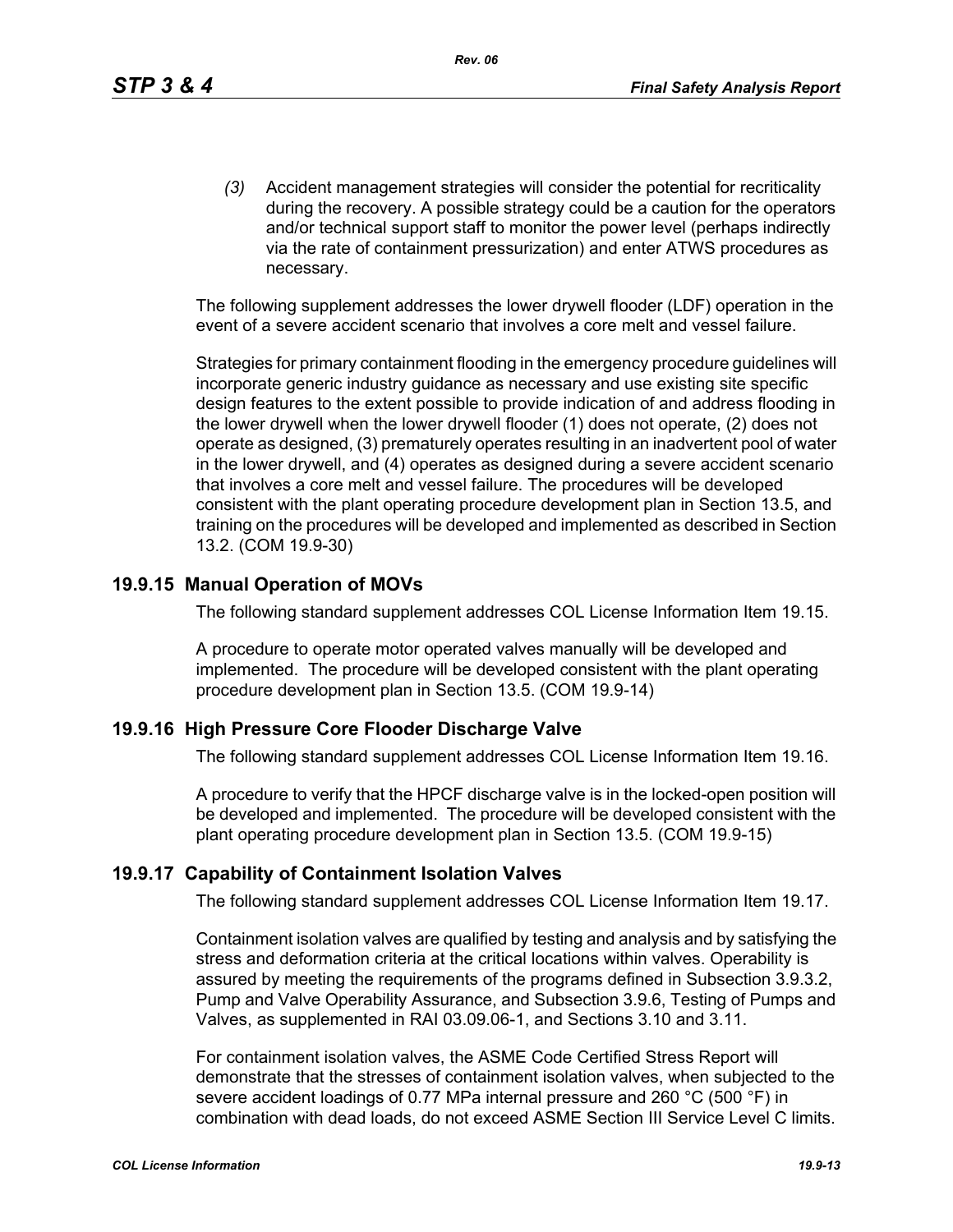The individual parts of each valve will be verified not to exceed allowable structural capability limits under these severe accident conditions. In addition, the ASME Code Certified Stress Report will demonstrate the ultimate pressure capacity at 260 °C (500 °F) to be at least 1.03 MPa.

Acceptance Criteria for ITAAC 2.14.1.2 confirms the existence of an ASME Code Certified Stress Report for the containment pressure boundary components. The containment isolation valves are considered pressure boundary components, and are included in the separate ASME Code Certified Stress Reports. The Certified Stress Reports for the containment isolation valves will include the stress analysis for the severe accident conditions of 0.77 MPa and 260 °C (500 °F).

These actions will be completed prior to fuel loading. (COM 19.9-16) The FSAR will be updated in accordance with 10 CFR 50.71(e) based upon the results of this analysis.

#### **19.9.18 Procedure to Insure Sample Lines and Drywell Purge Lines Remain Closed During Operation**

The following standard supplement addresses COL License Information Item 19.18.

Operating procedures and administrative controls to ensure that drywell purge and sample line valves are normally sealed and that the purge valves have motive power to the valve operators removed will be developed and implemented. The procedures will be developed consistent with the plant operating procedure development plan in Section 13.5. (COM 19.9-17)

#### **19.9.19 Procedures for Combustion Turbine Generator to Supply Power to Condensate and Condensate Booster Pumps**

STD DEP 10.4-5

The following standard supplement addresses COL License Information Item 19.19.

Operating procedures to manual transfer the Combustion Turbine Generator (CTG) power to the condensate and condensate booster pumps and its support systems will be developed and implemented. The procedures will be developed consistent with the plant operating procedure development plan in Section 13.5. (COM 19.9-18)

#### **19.9.20 Actions to Assure Reliability of Supporting RCW and RSW Systems**

The following standard supplement addresses COL License Information Item 19.19a.

Operating procedures to swap RCW and RSW operating pumps and heat exchangers at least once every month will be developed and implemented. The procedures will be developed consistent with the plant operating procedure development plan in Section 13.5. (COM 19.9-19)

#### **19.9.21 Housing of ACIWA Equipment**

The following standard supplement addresses COL License Information Item 19.19b.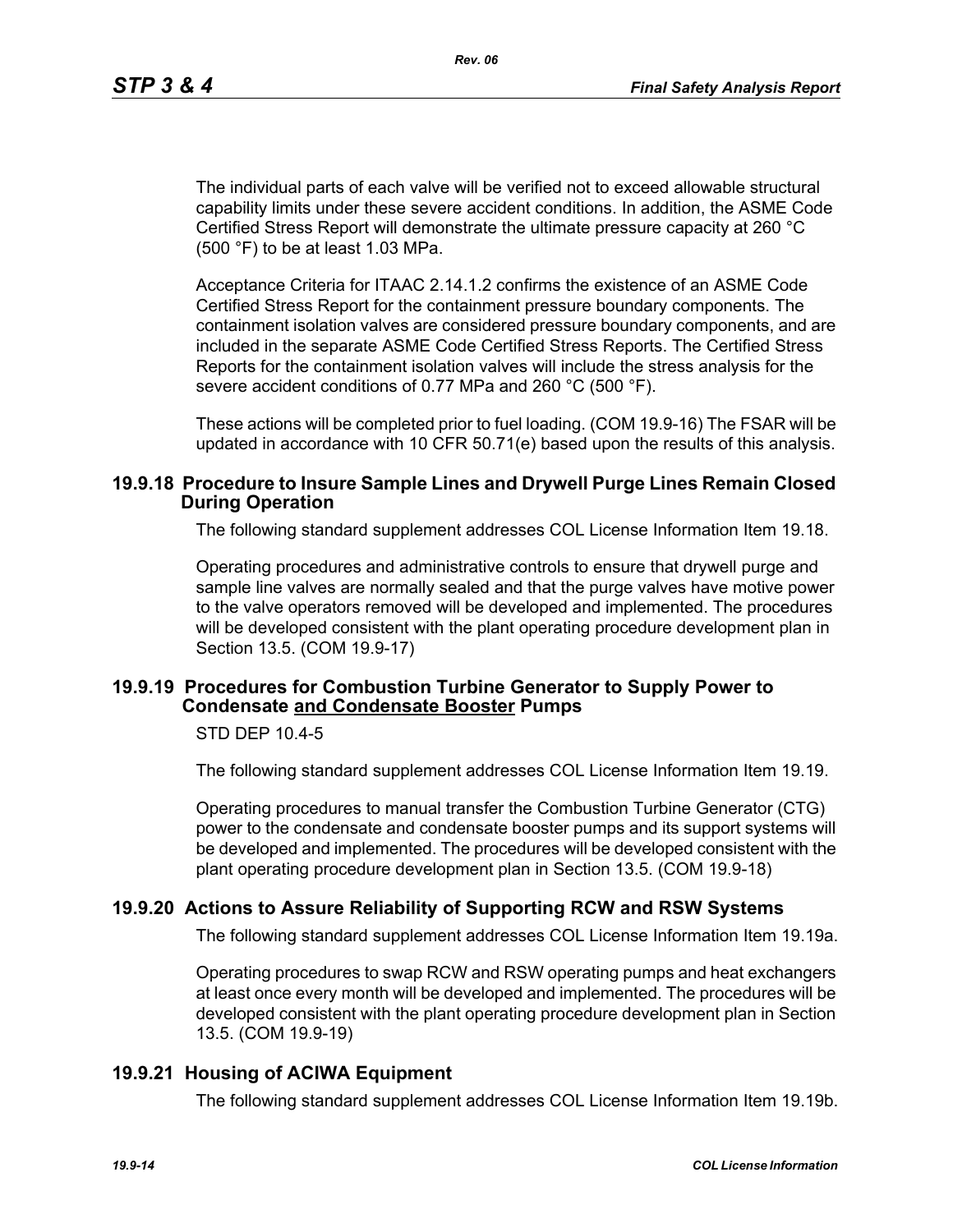The capability of the building housing the ACIWA equipment to withstand site-specific seismic events, flooding, and other site-specific external events will be confirmed and will be included in the plant-specific PRA prior to fuel loading in accordance with 10 CFR 50.71(e). (COM 19.9-20)

Prior to fuel loading, the building that houses the ACIWA equipment will be verified to have a seismic high confidence low probability of failure (HCLPF) acceleration value of at least 0.5g. The methodology for HCLPF acceleration calculations will be consistent with that described in DCD Section 19I.1 for the ABWR seismic margins analysis. The FSAR will be updated in accordance with 10 CFR 50.71(e) based on this assessment. (COM 19.9-29)

## **19.9.22 Procedures to Assure SRV Operability During Station Blackout**

The following standard supplement addresses COL License Information Item 19.19c.

Operating procedures to align stored nitrogen bottles for SRVs will be developed and implemented. The procedures will be developed consistent with the plant operating procedure development plan in Section 13.5. (COM 19.9-21)

### **19.9.23 Procedures for Ensuring Integrity of Freeze Seals**

The following standard supplement addresses COL License Information Item 19.19d.

The procedures to use and administratively control freeze seals will be developed and implemented. The procedures will be developed consistent with the plant operating procedure development plan in Section 13.5. (COM 19.9-22) These procedures will ensure the integrity of the temporary boundary when freeze seals are used. Mitigative measures will be identified in advance, and appropriate back-up systems will be made available to minimize the effects of a loss of coolant inventory (See Subsection 19Q.8).

#### **19.9.24 Procedures for Controlling Combustibles During Shutdown**

The following standard supplement addresses COL License Information Item 19.19e.

Administrative procedures to control combustibles and ignition sources will be developed and implemented. The procedures will be developed consistent with the plant operating procedure development plan in Section 13.5. (COM 19.9-23)

#### **19.9.25 Outage Planning and Control**

The following standard supplement addresses COL License Information Item 19.19f.

An outage planning and control program that is consistent with NUMARC 91-06 requirements will be developed and implemented. The procedures will be developed consistent with the plant operating procedure development plan in Section 13.5. (COM.19.9-24)

#### **19.9.26 Reactor Service Water Systems Definition**

The following site-specific supplement addresses COL License Information Item 19.19g and accounts for departure STP DEP 9.2-5.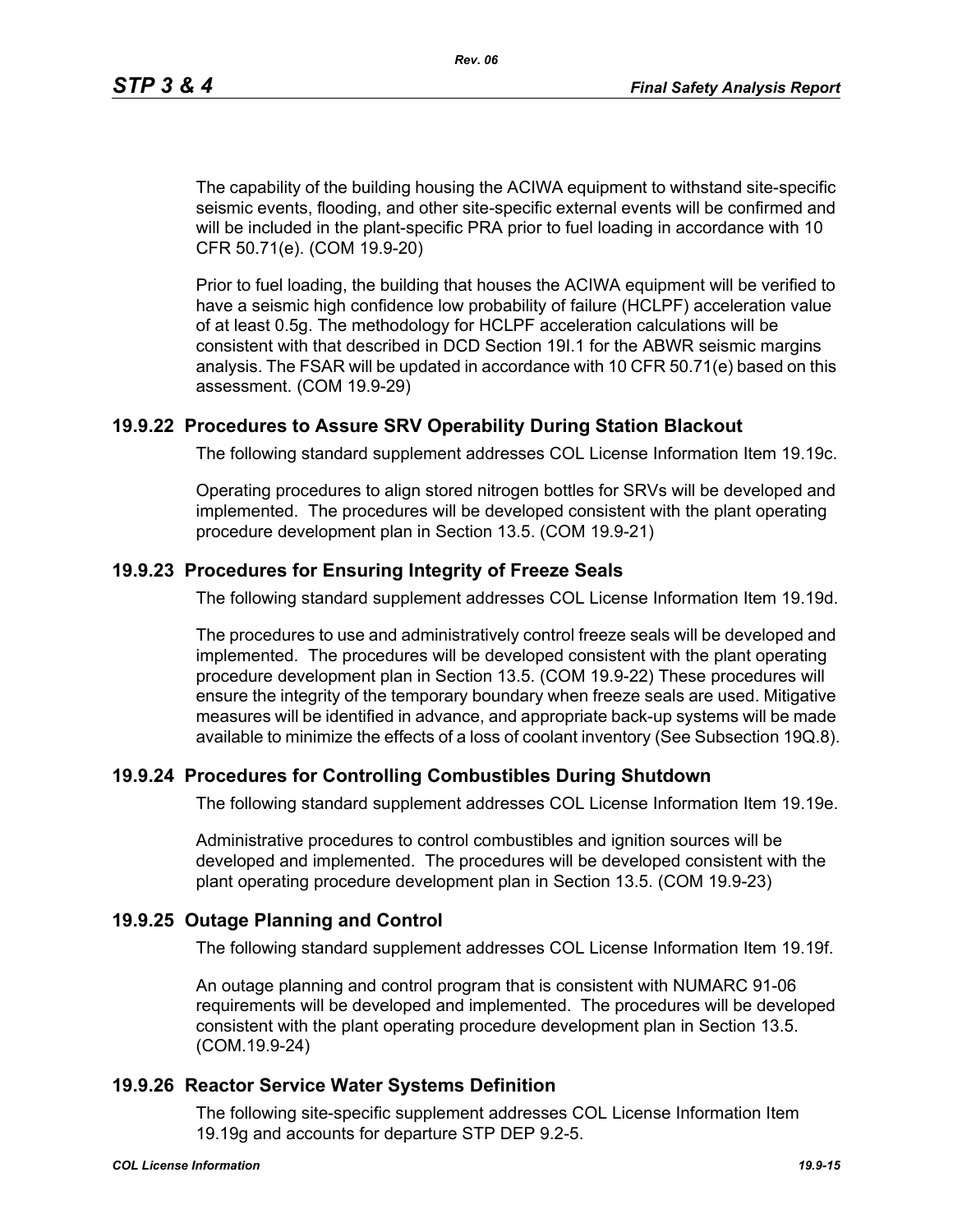*Rev. 06*

The STP site-specific applicant review of RSW and UHS design configurations and performance capabilities against those assumed and modeled in Subsection 19D.6.4.2 have been completed and the impact of any differences on the ABWR PRA results has been assessed. The overall results of the evaluation are bounded by the conclusions of the standard ABWR SSAR.19.3.1.5 Results in Perspective. The net impact of the STP-specific design shows a net decrease in risk as compared to the standard ABWR PRA.

## **19.9.27 Capability of Vacuum Breaker**

The following standard supplement addresses COL License Information Item 19.19h.

The capability of the vacuum breaker seating material will be demonstrated to withstand the temperature profiles associated with the equipment survivability requirements specified in Subsection 19E.2.1.2.3 prior to fuel loading. (COM 19.9-25) The FSAR will be updated in accordance with 10 CFR 50.71(e) to reflect the results of this demonstration.

# **19.9.28 Capability of the Containment Atmospheric Monitoring System**

The following standard supplement addresses COL License Information Item 19.19i.

The CAM System that can be exposed to containment pressure will be demonstrated to withstand the loading associated with the equipment survivability requirements specified in Subsection 19E.2.1.2.3 prior to fuel loading. (COM 19.9-26) The FSAR will be updated in accordance with 10 CFR 50.71(e) to reflect the results of this demonstration.

# **19.9.29 Plant Specific Safety-Related Issues and Vendors Operating Guidance**

The following standard supplement addresses COL License Information Item 19.19j.

Plant operating procedures to maintain the important safety functions during shutdown operations will be developed. The operating guidance from the vendors to perform control rod drives and reactor internal pump maintenance activities will also be implemented in these procedures. These procedures will be developed and implemented. The procedures will be developed consistent with the plant operating procedure development plan in Section 13.5. (COM.19.9-27)

## **19.9.30 PRA Update**

The following site-specific supplement addresses COL License Information Item 19.30.

The design PRA was reviewed against site-specific design information (e.g. the ultimate heat sink) and interface requirements of the standard design and updated to ensure PRA results remain bounding. In addition, site characteristics such as external flooding, wind loadings, etc., were compared to those assumed in the design PRA to ensure the values used would remain bounding. A delta-PRA was performed for those site characteristics that were not bound by the design PRA results. In some cases (e.g., STP DEP T1 5.01), the departures have the effect of increasing the core damage